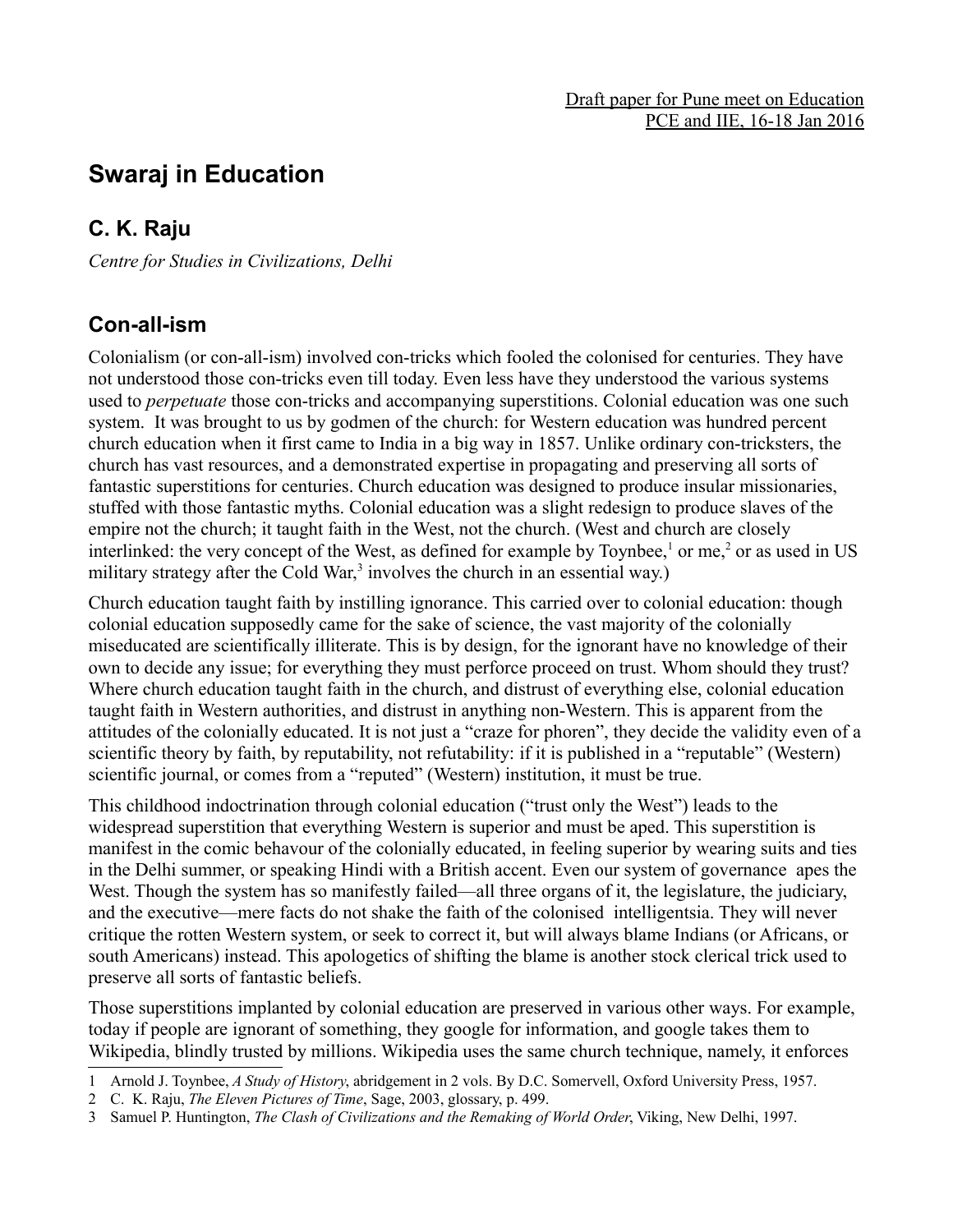the use of secondary sources, and declares that only Western secondary sources are "reliable". This leads to the preservation of all sorts of nonsense, especially in history.

Another stock church method to preserve foolish beliefs is to disable criticism. The simple technique is to just denounce and attack the critic. The church denounced critics as heretics, atheists etc. and then killed or exiled them, and thereby evaded any substantive engagement with the critique. Likewise, any critic of the West is today denounced by the Western or colonised intelligentsia, Inquisition fashion, as a Hindu fanatic, and the substance of the critique evaded. For example, Witzel from Harvard, a confirmed ally of the church, denounced me in this manner, but had no answer when asked what evidence he had for my religious beliefs. The professional scientist or university academic whose career depends on marks of Western approval (impact parameter, citation index etc.) cannot be expected to break this taboo against a critique of the West, so similar to the taboo against a critique of the church.

From all this, it is manifest that decolonising education, or swaraj in education, is a difficult task. In my experience, persuading the colonised intellgentsia to set aside their superstitions, especially about mathematics and science, is much more difficult than persuading astrologers of their superstitions. This enterprise is rendered even more difficult by the fact that the colonised intelligentsia are in a position of social authority, and colonial education teaches blind distrust of critics of the West. Nevertheless, let us examine those Western and colonial superstitions.

### **The creation myth of science**

An important myth used to claim Western superiority was the creation myth of science—that science was created in the West, first by early Greeks, then in post-renaissance Europe. That creation myth was used by Macaulay to declare the West as vastly superior, and to bring in colonial education. In nearly two centuries since Macaulay, the colonially educated intelligentsia did not once cross-check the evidence for that creation story of science, any more than the faithful will cross-check the Biblical creation myth. On the contrary if that myth is challenged, and evidence demanded for it, the colonised intelligentsia get as annoyed as the church faithful and start hurling abuses at the critic, as above.

In *Ending Academic Imperialism*,<sup>[4](#page-1-0)</sup> I advocated that as a first step towards decolonisation of education we must expose the fraud involved in the Western creation story of science. It is one thing to do so through booklets.<sup>[5](#page-1-1)</sup> But individual books cannot match the reach of the education system. Hence, this Western fraud should be exposed by designing and teaching an alternative course in the history and philosophy of science.

Such an alternative course, on the history and philosophy of science, different from any existing course, in any university, was indeed designed, after some debates<sup>[6](#page-1-2)</sup> and an international workshop.<sup>[7](#page-1-3)</sup> I taught it at the AlBukhary International University, Malaysia,<sup>[8](#page-1-4)</sup> a few times, and the students responded very positively to the course.<sup>[9](#page-1-5)</sup> Exposing the Western creation story of science, especially to poor students, a majority of them Muslim, was viewed as a great political threat in the West, and the university was

<span id="page-1-0"></span><sup>4</sup> C. K. Raju, *Ending academic imperialism*, Multiversity and Citizens International, Penang, 2011. http://multiworldindia.org/wp-content/uploads/2010/05/ckr-Tehran-talk-on-academic-imperialism.pdf. Video at http://www.youtube.com/watch?v=zdvgH4gByfk.

<span id="page-1-1"></span><sup>5</sup> C. K. Raju, *Is Science Western in Origin?* Multiversity, Daanish Books, 2009. Reprint, Other India Bookstore, 2014.

<span id="page-1-2"></span><sup>6</sup> [http://ckraju.net/usm/PSc-minutes.html.](http://ckraju.net/usm/PSc-minutes.html)

<span id="page-1-3"></span><sup>7</sup> [http://ckraju.net/blog/?p=73.](http://ckraju.net/blog/?p=73)

<span id="page-1-4"></span><sup>8</sup> [http://ckraju.net/blog/?p=89.](http://ckraju.net/blog/?p=89) The formal curricula and lectures for the two courses are posted at http://ckraju.net/hps-aiu and http://ckraju.net/hps2-aiu/ .

<span id="page-1-5"></span><sup>9</sup> See the video of the students of the HPS course interviewed by Claude Alvares. A short (2.5 min) version is at [http://youtu.be/ozQRBNk2alg.](http://youtu.be/ozQRBNk2alg) The full video is at [https://www.youtube.com/watch?v=eCoLlle9ANA.](https://www.youtube.com/watch?v=eCoLlle9ANA)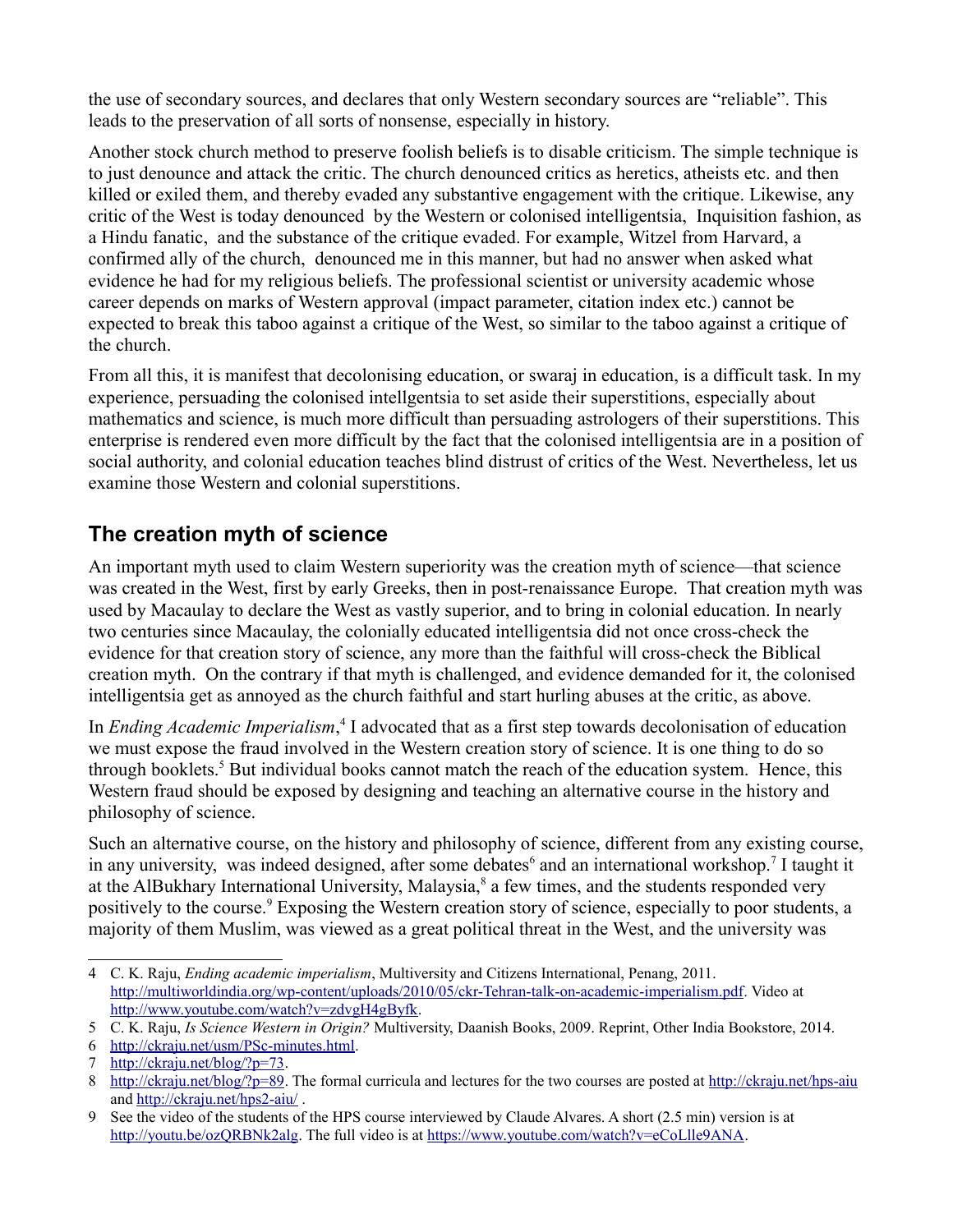abruptly shut down by applying pressure at the highest level of government.

Why have Indian universities never had courses on the history and philosophy of science? Clearly this is taboo for even a bad course risks an inquisitive mind who might expose the tricks used to bring in and maintain colonial education. When I first raised the demand for university courses in history and philosophy of science, 15 years ago, I predicted that as and when we get people for such courses they will be co-opted Western-approved third-raters with little or no knowledge of science. We can see the beginnings of this process today.

One question which weighed on the minds of students of the course was this: if we change the creation story of science, will that affect the practice of science? Isn't it true that science works? The simple answer to this question is: yes, changing the creation story will change the practice of science. The new science works better. Since science is based on math, let us begin with math.

# **The creation myth of math**

Philosophy often rests on history: so a bad history leads to bad philosophy. The creation story of science and math is the primary basis of the philosophy with which math is taught today in schools and university. I have commented on this extensively,<sup>[10](#page-2-0)</sup> but since the colonial intelligentsia are mathematically and scientifically illiterate, most of them may not understand those comments. Further, the mere thought of doing something contrary to the West paralyses them into inaction, which inaction maintains *status quo*. Therefore, the myths about math prevail despite being exposed.

Therefore, let me use a simple and concrete example to illustrate how philosophy is decided by myth. Recall the remarks of science minister Harsh Vardhan at the Indian Science Congress, last year (2015), concerning the "Pythagorean theorem". Many colonised minds hated it because it attacked their belief that the West is superior in every way. However, it is undeniable that the "Pythagorean theorem" is stated in the sulba sutra-s<sup>[11](#page-2-1)</sup> which precede "Pythagoras". Nevertheless, the science spokesperson of CPM, Prabir Purkayastha,<sup>[12](#page-2-2)</sup> defended one Western superstition by appealing to another: he repeated the Western claim that irrespective of chronological precedence, the theorem must be credited to Pythagoras, since he had a proof of the proposition. He went on to explain at great length the importance of proof above a mere formula.

In a rejoinder,<sup>[13](#page-2-3)</sup> I pointed out that Pythagoras, who supposedly had a golden thigh, is obviously myth. I asked what is the evidence (meaning primary historical evidence) for the existence of Pythagoras? I asked what is the evidence that "Pythagoras" had a proof of the proposition today known as "Pythagorean theorem". If so, what is that proof?

Expectedly, neither Purkayastha nor anyone else has answers to these questions about the historicity of Pythagoras or any details about the supposed Pythagoras' purported proof. The sad fact is that Western myths that the colonially educated have swallowed on blind faith do not withstand the slightest critical

<span id="page-2-0"></span><sup>10</sup> C. K. Raju, *Cultural Foundations of Mathematics*, Pearson Longman, 2007. For more recent popular accounts, see .g. C. K. Raju, "Decolonising math and science education". *Ghadar Jari Hai* **8**(3), 2014, pp. 5-12. [http://www.ghadar.in/gjh\\_html/?q=content/decolonising-math-and-science-education.](http://www.ghadar.in/gjh_html/?q=content/decolonising-math-and-science-education) Video at [http://www.vikasinterventions.in/sites/default/files/conference](http://www.vikasinterventions.in/sites/default/files/conference-proceedings/sessions/SESSION_05_CHAIR_RUMESH_CHANDER/C%20K%20RAJU_PAPER.mp4)[proceedings/sessions/SESSION\\_05\\_CHAIR\\_RUMESH\\_CHANDER/C%20K%20RAJU\\_PAPER.mp4.](http://www.vikasinterventions.in/sites/default/files/conference-proceedings/sessions/SESSION_05_CHAIR_RUMESH_CHANDER/C%20K%20RAJU_PAPER.mp4) For a quick account, see "Decolonising maths education", *The Hindu*, 24 October 2014, [http://www.thehindu.com/opinion/op](http://www.thehindu.com/opinion/op-ed/decolonising-maths-education/article6528274.ece?homepage=true)[ed/decolonising-maths-education/article6528274.ece?homepage=true,](http://www.thehindu.com/opinion/op-ed/decolonising-maths-education/article6528274.ece?homepage=true) or the full article at [http://ckraju.net/press/2014/Response-to-Glover-Teach-religiously-neutral-math.html.](http://ckraju.net/press/2014/Response-to-Glover-Teach-religiously-neutral-math.html)

<span id="page-2-1"></span><sup>11</sup> E.g., Baudhayana, 1.9, 1.12.

<span id="page-2-2"></span><sup>12</sup> *Ganashakti* <http://ganashakti.com/english/comments/details/156>

<span id="page-2-3"></span><sup>13</sup> C. K. Raju, "The Pythagorean controversy", *Frontier Weekly*, **47** (34) 1-7 Mar 2015. [http://www.frontierweekly.com/articles/vol-47/47-34/47-34-The%20Pythagorean%20Controversy.html.](http://www.frontierweekly.com/articles/vol-47/47-34/47-34-The%20Pythagorean%20Controversy.html)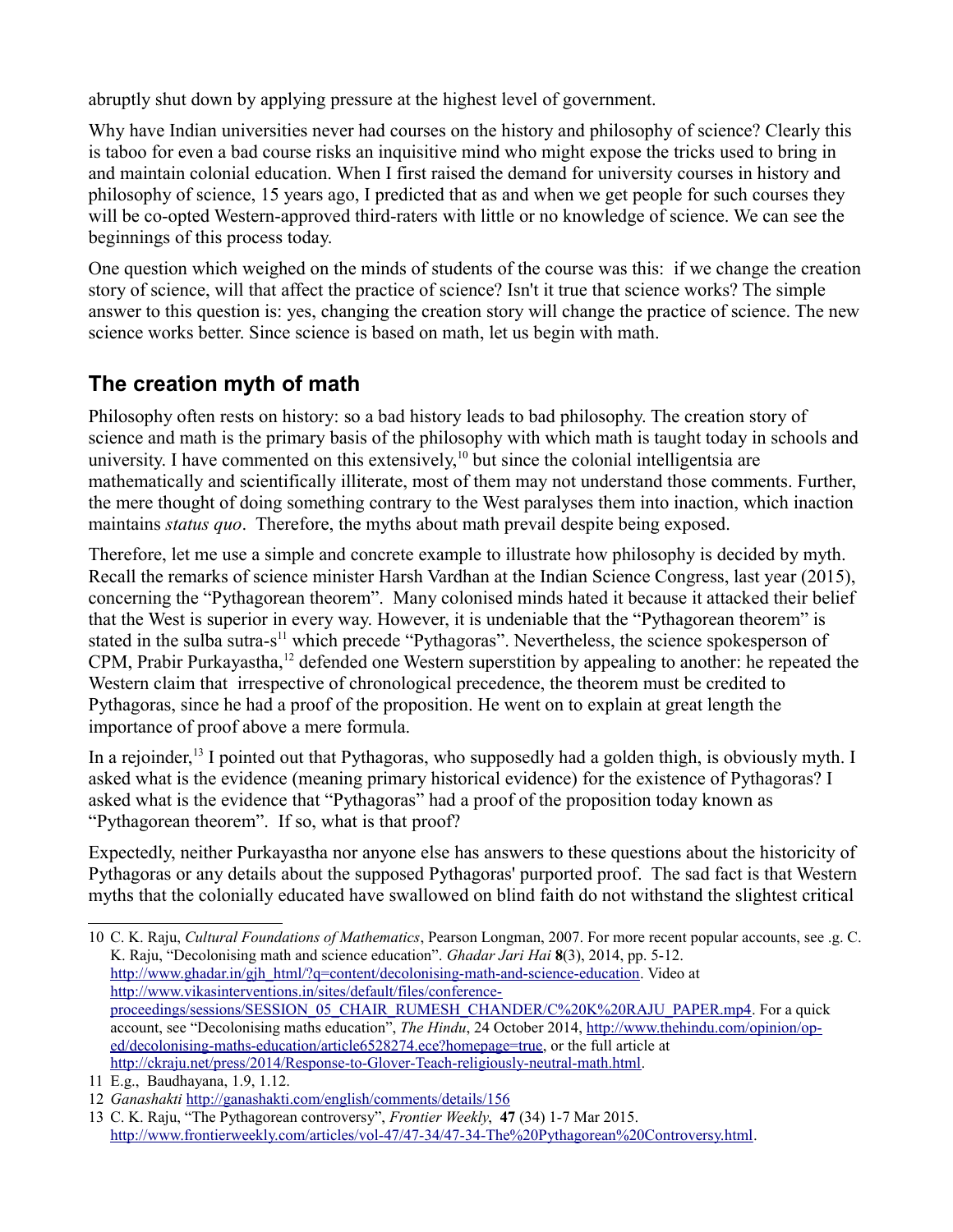scrutiny. It is curious how even Marxists are trying to pass off as history these silly Western superstitions spread by church education. It is also ironical in the extreme, for Macaulay clearly identified church education as the cheapest counter-revolutionary measure<sup>[14](#page-3-0)</sup> to exorcise the spectre which was then haunting Europe, and that education did, in fact, derail the revolutions in several countries.[15](#page-3-1) It is no coincidence that colonial education came to India in a big way in 1857. Colonial education has created that strange oxymoron: counter-revolutionary Marxists.

Purkayastha should at least have learnt that Western creation story of science properly! There is, in fact, no dearth of proofs of the "Pythagorean theorem" in Indian tradition. Indeed, I have been pointing out those proofs for the last two decades.[16](#page-3-2) So, it is factually wrong to claim that Pythagoras had a proof while there was no such proof in Indian tradition. (Instilling ignorance of indigenous knowledge, the better to demonize it, is yet another stock trick used by church education, and copied in colonial education. As another example, few colonially educated can tell their date of birth on the scientific Indian calendar, closely tied to Indian culture. Though they swear by scientific temper, the fact is that they use *only* the unscientific Gregorian calendar, not the scientific Indian one. Though they similarly swear by secularism, the fact is that the two secular Indian festivals are defined only on that Christian calendar used to define the Nicene creed.<sup>[17](#page-3-3)</sup>) Anyway, now that the fact of Indian proofs of the "Pythagorean theorem" is on the table, what is the basis of Pythagoras' claim to that proposition?

An important but little-understood aspect of the Western creation myth of math, the aspect which Purkayastha missed, is the claim that Pythagoras had a *special* sort of proof (not just any proof). Thus, the Western creation story of math claims that "real" mathematics and geometry were created by the early Greeks who were the first to use pure *deductive* proofs.<sup>[18](#page-3-4)</sup> The proofs of the "Pythagorean" theorem" in Indian tradition are all classified as *empirical* proofs for while they do involve inference or deduction, they also involve empirical elements such as drawing a figure on a palm leaf, cutting it, and moving the figures about in space.<sup>[19](#page-3-5)</sup> It is an essential aspect of the Western creation story that the myth of Pythagoras and the myth that he had a proof be supplemented by the further myth that Pythagoras had a purely *deductive* proof of the theorem.

Since we have no information about Pythagoras or what sort of proof he had, how do we know this to be true? Without any knowledge of the the proof how can we say it was a purely deductive proof? A hallmark of actively preserved myths is that if one asks for evidence for one myth, one is supplied only with further myths, never the evidence. Ask what was the proof of the "Pythagoras theorem" and you will be told the story of "Euclid" and his *Elements*. However, "Euclid", declared the father of "real" mathematics, is just another myth.<sup>[20](#page-3-6)</sup> To demonstrate that "Euclid" is myth, I have offered a challenge prize of Rs two lakh for serious evidence about "Euclid". This is double the prize offered by Kovoor to astrologers! To reiterate, evidence means evidence from primary historical sources, and not evidence from tertiary sources such as Wikipedia or our NCERT school texts.

<span id="page-3-0"></span><sup>14</sup> C. K. Raju, "Education as counter-revolution" online comment in *Frontier Weekly*, edited and republished as an article "Education and Church: Decolonising the hard sciences" in *Frontier Weekly* **46**(7) 25-31 Aug 2013. Available online at [http://ckraju.net/papers/Education-and-counter-revolution.pdf.](http://ckraju.net/papers/Education-and-counter-revolution.pdf)

<span id="page-3-1"></span><sup>15</sup> C. K. Raju, "Ideology and scientific temper", talk at 38<sup>th</sup> ISSA, Vishakhapatnam, in Proc.

<span id="page-3-2"></span><sup>16</sup> E.g. C. K. Raju, "Mathematics and Culture", in *History, Culture and Truth: Essays Presented to D. P. Chattopadhyaya*, Daya Krishna and K. Satchidananda Murthy (eds), Kalki Prakash, New Delhi, 1999, 179–193. Reprinted in *Philosophy of Mathematics Education* **11**. [http://ckraju.net/papers/Mathematics-and-culture.pdf.](http://ckraju.net/papers/Mathematics-and-culture.pdf)

<span id="page-3-3"></span><sup>17 &</sup>quot;A tale of two calendars", in *Multicultural knowledge and the university*, ed. Claude Alvares, Multiversity, 2014, pp. 112-119. Video at [https://www.youtube.com/watch?v=MvpuC7Dg4e0.](https://www.youtube.com/watch?v=MvpuC7Dg4e0)

<span id="page-3-4"></span><sup>18</sup> W. W. Rouse Ball, *A Short Account of the History of Mathematics*, Dover, New York, 1960, pp. 1–2.

<span id="page-3-5"></span><sup>19</sup> C. K. Raju, "Computers, Mathematics Education, and the Alternative Epistemology of the Calculus in the YuktiBhâsâ", *Philosophy East and West*, **51**:3 (2001) pp. 325–362. [http://ckraju.net/papers/Hawaii.pdf.](http://ckraju.net/papers/Hawaii.pdf)

<span id="page-3-6"></span><sup>20</sup> C. K. Raju, *Euclid and Jesus*, Multiversity, 2012. An earlier account is in "Towards Equity in Math Education 1. Good-Bye Euclid!", *Bharatiya Samajik Chintan* **7 (**4) (2009) pp. 255–264, [http://ckraju.net/papers/MathEducation1Euclid.pdf.](http://ckraju.net/papers/MathEducation1Euclid.pdf)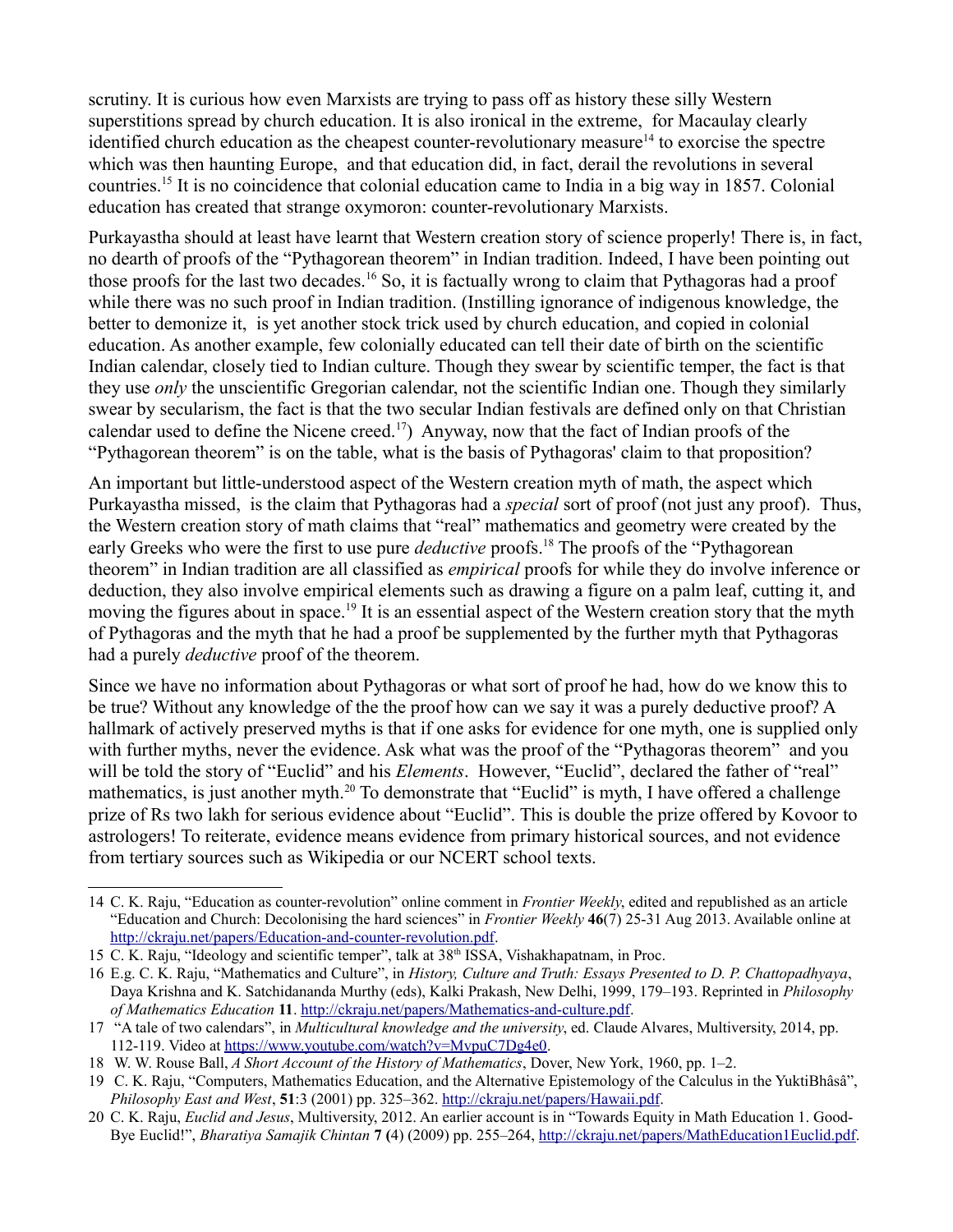Mention that there was no "Euclid", and there is no dearth of indoctrinated minds like Rohit Dhankar who will say,<sup>[21](#page-4-0)</sup> "so what if Euclid did not exist (and so what if we wrongly taught that for centuries), we have the book". Since the ignorant colonised mind only learns to go by myths which it does not cross-check, it just jumps from one myth to another. Hence, it confounds the fact of the actual book with just some myths about it.

Thus, it is just a further myth that the *Elements* is a book about deductive proof. In actual fact, its very first proposition uses an empirical proof.<sup>[22](#page-4-1)</sup> People like Dhankar, though they masquerade as school teachers of math, never read or understood even that elementary first proposition of the *Elements*, either as students or as school teachers.

An empirical proof, exactly like the Indian proofs of the "Pythagorean theorem", which involves moving a figure about in space, to *see* the equality of two figures, is again used in the 4<sup>th</sup> proposition (side-angle-side theorem) of the *Elements*, essential to the rest of the book, and used to prove the "Pythagorean theorem" in it. Thus, the proof of the "Pythagorean theorem" in the *Elements* is NOT a fundamentally different proof from the proof available in Indian tradition, it is just more prolix and confusing.

Indeed, there was no purely deductive proof of the "Pythagorean theorem" prior to the 20<sup>th</sup> c. To reiterate, it is a *complete falsehood, a fraud,* that the *Element*s has some special kind of (deductive) proof of the "Pythagorean theorem". Church dominated Westerners foolishly believed the myth over facts for 8 centuries, from 1125 CE when the *Elements* first came to Europe, until the turn of the 20<sup>th</sup> c. when Russell and Hilbert acknowledged the fact of empirical proofs in the *Elements.* The overpowering influence of the myth is clear from the fact that these two still tried to save the myth of the purported intentions of the supposed Euclid in their respective tracts on the foundations of geometry. Even more foolishly, colonised Indian minds ape that Western foolishness today. Our school texts now teach Hilbert's approach which changes the  $4<sup>th</sup>$  proposition from a theorem to a postulate. But our older social scientists have not even updated their stories, and are still stuck with the  $19<sup>th</sup>$  c. story about mathematics and science.

But why are deductive proofs important? Pythagoras is credited with the theorem on grounds of yet another myth. The further myth is that deductive proofs are *superior* to empirical proofs of the sort universally accepted in Indian tradition or used in scientific experiment. Our present-day teaching of mathematics is entirely premised on the belief in the superiority of deductive proofs.

But is it a valid premise? Commonsense tells us it is not. Most students study mathematics for its practical applications to science and engineering, and commerce. These latter disciplines are empirical in nature, and accept empirical proofs. So, there can be no loss in accepting empirical proofs in mathematics intended for practical applications. So, commonsense tells us that we should accept empirical proofs in mathematics.

However, remember that church education designed to produce good missionaries taught them to distrust commonsense, and trust only church authority. Likewise, the colonially educated learn to distrust commonsense, especially when contrary to Western myth and authority. They are as little able to apply commonsense, as a missionary of the church is able to apply commonsense to the myth of virgin birth.

<span id="page-4-0"></span><sup>21</sup> Personal communication.

<span id="page-4-1"></span><sup>22</sup> C. K. Raju, *Cultural Foundations of Mathematics*, Pearson Longman, 2007, chp. 1, "Euclid and Hilbert".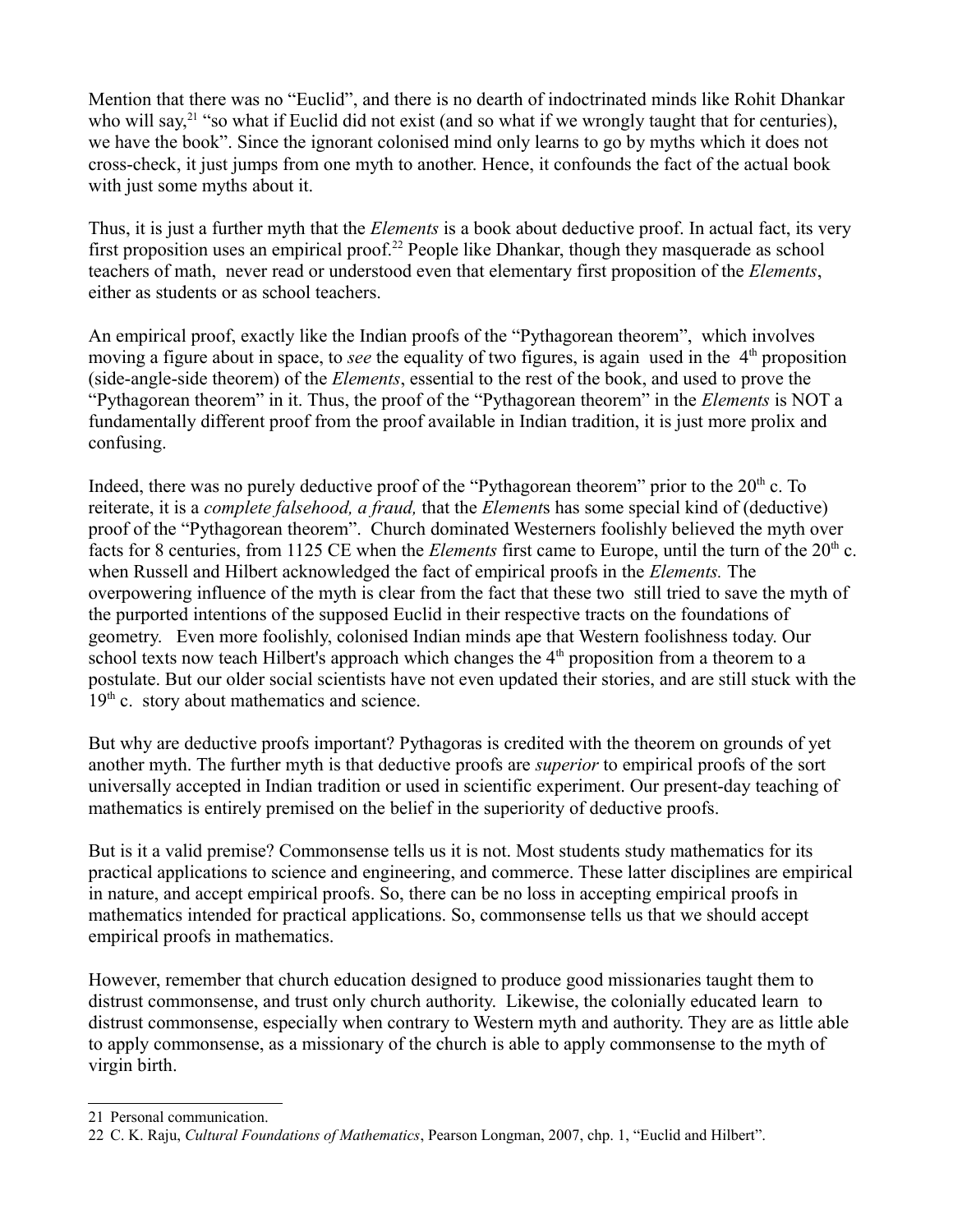Passing off something as superior when it is contrary to commonsense is obviously a con-trick. The West is notorious for its claims of superiority: before colonialism, racists believed the color of the skin established superiority, and before that they said Christians are superior, and so on. Should we believe any of that, contrary to commonsense, just because many authoritative Western philosophers, like Kant, foolishly supported racism? Likewise, there is no reason to believe in the superiority of deductive proof, just because many authoritative Western philosophers said so.

Note how this reliance on Western philosophy simultaneously involves a total disregard for Indian philosophy. In India while both empirical and deductive proofs were widely accepted, deductive proofs were declared as inferior by the Lokayata: they correctly argued that something proved deductively from false assumptions is false. Thus, a Lokayata man went about at night with a pair of wolf's paws, with which he made marks on the ground. He pointed out: looking at these marks wise men will wrongly deduce that a wolf was around.

The Lokayata further argued that, particularly in the metaphysical domain, it is easy to make false assumptions, so deductive proofs do NOT lead to true knowledge. Recall that the formal mathematics taught in our schools and universities today is hundred percent metaphysics: even the simplest thing like 2+2=4 is not permitted to be established empirically. It is declared erroneous, on formal mathematics underlying school teaching, to try to establish  $2+2=4$  by pointing to two apples and two apples to make four apples, for that is an "inferior" empirical proof, hence unacceptable on the premise that deductive proofs are "superior". To establish  $2+2=4$  within formal mathematics one must use Peano's axioms or set theory. That brings in the metaphysics of infinity. Those who are ignorant of those axioms (most people), and the related metaphysics of infinity (most of the rest), cannot judge whether a formal mathematical theorem is valid knowledge. Nevertheless, after colonialism, even our best philosophers came to believe that 2+2=4 is certain truth. (The metaphysics of infinity in Peano's axioms is most easily demonstrated using the fact that computers can never do Peano arithmetic.<sup>[23](#page-5-0)</sup>)

Because the axioms of a formal mathematical theory are arbitrary, nothing particular is achieved by proving something as a formal mathematical theorem. What was the point of Hilbert's claim to prove the Pythagorean theorem deductively by postulating something equivalent (SAS)? Indeed, by choosing appropriate axioms, ANY proposition whatsoever, no matter how silly, can be proved as a formal mathematical theorem, for instance the proposition that "God (the one with a capital G) has two horns". That is, even if there was a Pythagoras, who had a purely deductive proof of the theorem, that would be of little value, because empirical proofs, such as those used in science, lead to knowledge which is surer than that obtained from mere deductive proofs.

Further, contrary to Western superstitions, deductive proofs are *more* fallible than empirical proofs for another reason: one cannot easily decide the *validity* of a deductive proof. For example, the first proposition in the *Elements* uses an empirical proof, but this was declared to be a valid deductive proof by all Western scholars for 8 centuries. Granted that empirical proofs are fallible, but they are rarely as *persistently* fallible as deductive proofs. Today, formal mathematicians are too intellectually challenged to decide whether the computer-generated proof of the 4-color theorem is a valid deductive proof. The situation will only get worse in the future with ever more complex machine generated deductive proofs the validity of which no human mind can decide.

There are many other fundamental issues: there is no certainty even about the nature of the logic used

<span id="page-5-0"></span><sup>23</sup> For an example C program see the paper "Computers, mathematics education..." cited above. Though the program refers to technology which is a bit dated, the same thing applies today for 2 billion + 2 billion with a Java program.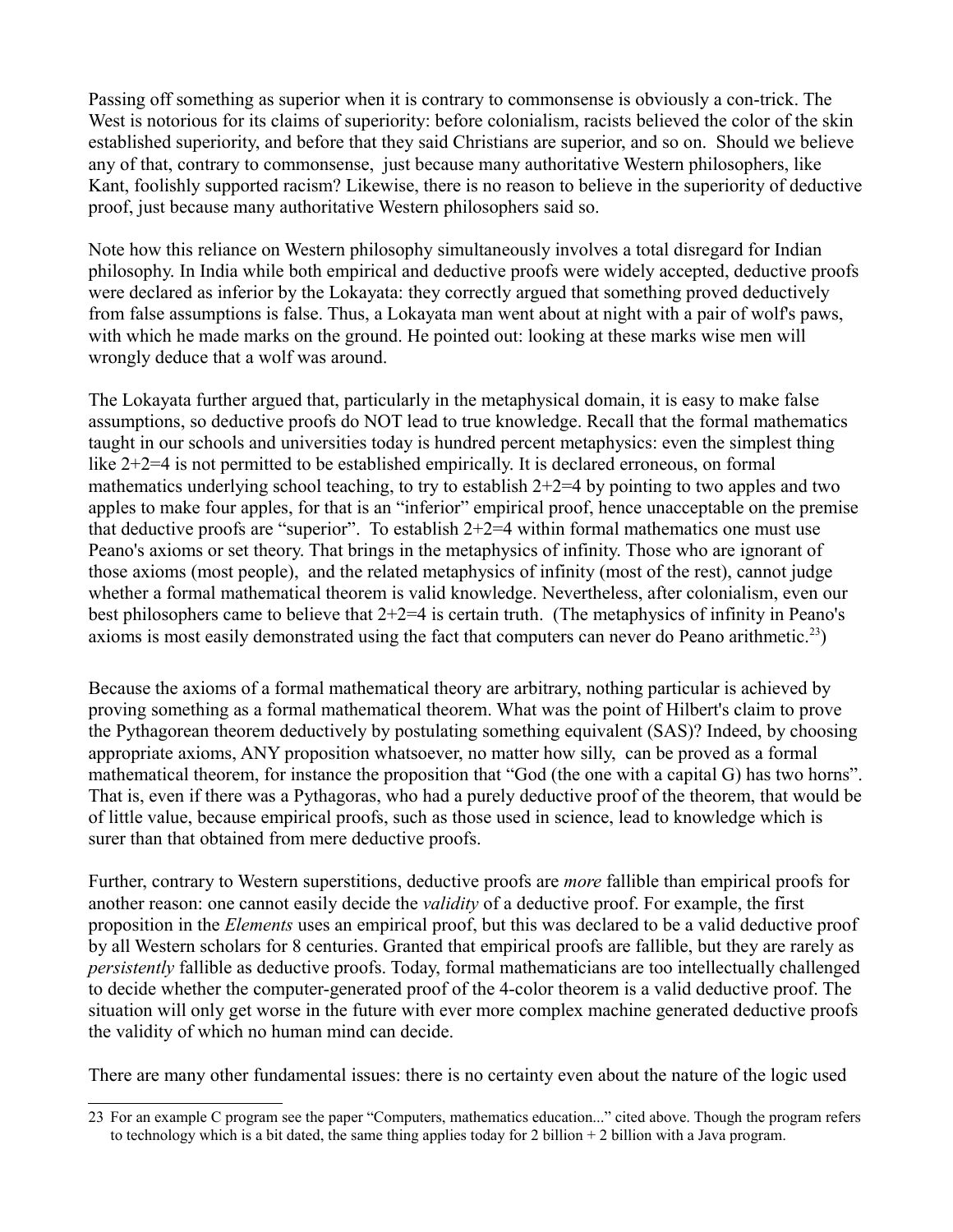for deductive proofs, whether Buddhist *catuskoti*, or Jain *syadavada* or quantum logic or any other among the infinity of possible logics. Even a valid deductive proof is at best a truth relative to a vast infinity of possible permutations and combinations of axioms and logic. Not at all comparable to the relative certainty which comes from even a fallible empirical proof.

Thus, it is a complete falsehood, entirely contrary to commonsense, that deductive proofs are superior to empirical proofs. However, this falsehood is widespread, and it is taught to school children today as a compulsory part of their childhood indoctrination. What it does is to teach a cultural bias, for it puts down all Indian systems of philosophy as inferior on the grounds that they accept empirical proofs, as does Islam and science. Metaphysical formal mathematics is declared "superior" to science.

When a falsehood, especially such an obvious one, is so widespread, one can be sure there is a deep vested interest behind it. The vested interest in this case is that of the church and its Crusading theology. Most people are unaware that, during the Crusades, Aquinas and his schoolmen changed Christianity from a (purported) doctrine of love to a (purported) doctrine of reason. On this theology, reason was declared superior to facts, on the grounds that reason bound God who was free to create the facts of his choice. This creation story is the basis of the ridiculous belief that deductive proofs are superior to empirical proofs.

I have explained elsewhere<sup>[24](#page-6-0)</sup> the vested interests behind the change in church theology during the Crusades. This Christian theology of reason was adapted from the earlier Islamic theology of reason (*aql-i-kalam*, which connected to Neoplatonism or Egyptian mysteries). Without going into those details, the point here is that the Crusading church glorified reason, and declared it to be universal and infallible. The church adopted reason since Muslims accepted only reason, and the church, then, hoped to fill its coffers by using reason to convert rich Muslims who could not be converted by force. Since there is nothing about reason in earlier Christian tradition, the church claimed ownership of reason through myths like those of Aristotle<sup>[25](#page-6-1)</sup> and Euclid. Those who call themselves rationalists need to explain how their own stand on reason differs from that of the church. Did they ever point out that Euclid is myth? Do they accept it now?

If one rejects all the bunkum church myths and mumbo jumbo about reason, and deductive proofs, what remains? Obviously, one may continue to use two-valued logic for inference in *many* everyday situations, for that logic existed long before the church screwed up matters. In India, many people such as the Naiyayikas used two-valued logic for inference. However, the use of that logic (or any other logic) can be validly justified only on empirical grounds. (That means that two-valued logic will probably not hold at the microphysical level, where one can expect instead a temporal logic corresponding to a structure of time.<sup>[26](#page-6-2)</sup> It also means that the notion of logic, intertwined with the notion of time, gets entangled with the notion of identity, as in natural language.<sup>[27](#page-6-3)</sup>)

To summarise, one must reject the premise underlying present-day math teaching that deductive proofs are superior to empirical proofs. They are actually inferior because something proved deductively is only as sure as the axioms, and metaphysical axioms cannot be trusted. Indeed, unlike empirical proofs,

<span id="page-6-0"></span><sup>24</sup> C. K. Raju, "The Religious Roots of Mathematics", *Theory, Culture & Society* **23**(1–2) Jan-March 2006, Spl. Issue ed. Mike Featherstone, Couze Venn, Ryan Bishop, and John Phillips, pp. 95–97. Also, "Benedict's Maledicts", Zmag, https://zcomm.org/znetarticle/benedicts-maledicts-by-c-k-raju/ Check also [http://ckraju.net/papers/Benedicts-Maledicts](http://ckraju.net/papers/Benedicts-Maledicts-by-c-k-rjau.pdf)[by-c-k-rjau.pdf.](http://ckraju.net/papers/Benedicts-Maledicts-by-c-k-rjau.pdf) Reprinted in *Indian Journal of Secularism*, **10**(3) (2006) pp. 79-90.

<span id="page-6-1"></span><sup>25</sup> For an explanation of why the Aristotelean syllogism is myth, see the article on "Logic" in the Springer Encyclopedia of Non-Western Science, Technology, and Medicine, posted at [http://ckraju.net/papers/Nonwestern-logic.pdf.](http://ckraju.net/papers/Nonwestern-logic.pdf)

<span id="page-6-2"></span><sup>26</sup> C. K. Raju, *Time: Towards a Consistent Theory*, Kluwer Academic, Dordrecht, 1994, chp. 6B "Quantum mechanical time".

<span id="page-6-3"></span><sup>27</sup> C. K. Raju, *The Eleven Pictures of Time*, Sage, 2003.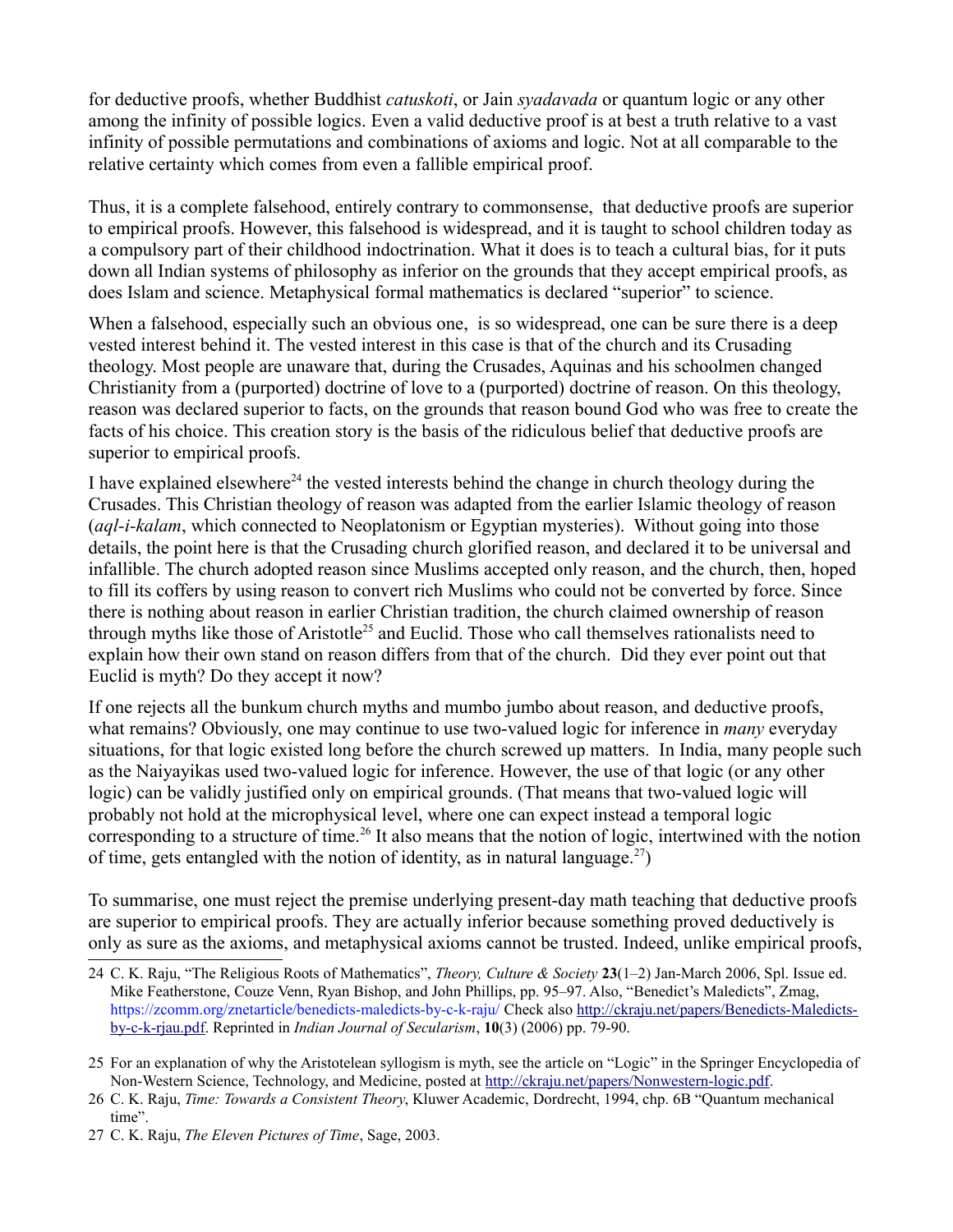any nonsense can be deductively proved by just assuming something equivalent. One often cannot decide the validity of deductive proofs, so that deductive proofs are more fallible than empirical proofs.

Therefore, mathematics (and its teaching) must be fundamentally changed. This is an example of how correcting history changes philosophy and entails reforms in the math today globalised by colonialism.

#### **Ganita as decolonised mathematics**

How should mathematics (and its teaching) be changed? The first step is to recognize that, contrary to another common myth, mathematics is *not* universal. For example, Indian *ganita* used empirical proofs, prohibited by formal math. Mathematics is, at best, *normatively* universal; relying on the same false myth that deductive proofs are "superior", *ganita* and other non-Western ways of understanding mathematics were declared inferior, and "not mathematics", as "land surveying" not geometry. Once we understand that this basic premise is faulty, then we need to decide *which* mathematics is actually better. This decision must be based on something more solid than the vanity and pomposity of racist Western historians and philosophers.

The choice is not very difficult. The Western metaphysics of formal math adds nothing of practical value to math. We can reject all of it. Historically speaking most math taught in schools today (arithmetic, algebra, trigonometry, calculus, probability) developed in India for its practical value, and was transmitted to the West also for its practical value. There it acquired a coating of metaphysics. Rejecting that metaphysics, therefore, retains all the practical value of math.

Again, for example, from what was argued above, what we need to do is real geometry, not imitate some church metaphysics which the West mixed up with Egyptian spiritual geometry in reinterpreting the *Elements* attributed to Euclid. The *ganita* of the *sulba sutra* has a great conceptual advantage over "Euclidean" geometry, for the sulba (rope, string) can be used to measure curved lines, as even Egyptian "rope stretchers" did. Measuring a curved line is impossible with the ritualistic compass box today used to teach geometry in schools.<sup>[28](#page-7-0)</sup> That leaves children permanently confused about elementary geometric notions such as angle.[29](#page-7-1) The *sulba* also leads to a conceptually correct definition of angle, as the length of a curved line, unlike the "something between two straight lines" definition used by NCERT texts.

Once we recognize the generality of the proposition that a bad history results in bad philosophy, then corrected history impacts various other aspects of mathematics. Thus, for example, on the creation myth of calculus, the calculus was invented by Newton (and Leibniz) who successfully applied it to science. Therefore,<sup>[30](#page-7-2)</sup> we teach calculus today as it was (wrongly) understood in the West.

This argument is often disguised as a philosophical argument and presented by saying "limits are needed to make calculus rigorous". This claim of "rigor" is exactly the earlier claim of superiority. The "limits" in question are metaphysical limits, for the metaphysical existence of which metaphysical formal real numbers are needed. Formal real numbers need formal set theory, which brings in the metaphysics of infinity in a big way. The claim of "rigor" hides the claim that all this nonsense

- <span id="page-7-1"></span>29 This confusion extends even to scholars. See, for example, the article on the "Pythagorean controversy" cited earlier.
- <span id="page-7-2"></span>30 See the minutes of conversation with a formal mathematician: [http://ckraju.net/issa/conversation-draft-minutes.html.](http://ckraju.net/issa/conversation-draft-minutes.html)

<span id="page-7-0"></span><sup>28</sup> C. K. Raju, "Towards Equity in Math Education 2. The Indian Rope Trick" *Bharatiya Samajik Chintan* **7 (**4) (2009) pp. 265–269. [http://ckraju.net/papers/MathEducation2RopeTrick.pdf.](http://ckraju.net/papers/MathEducation2RopeTrick.pdf)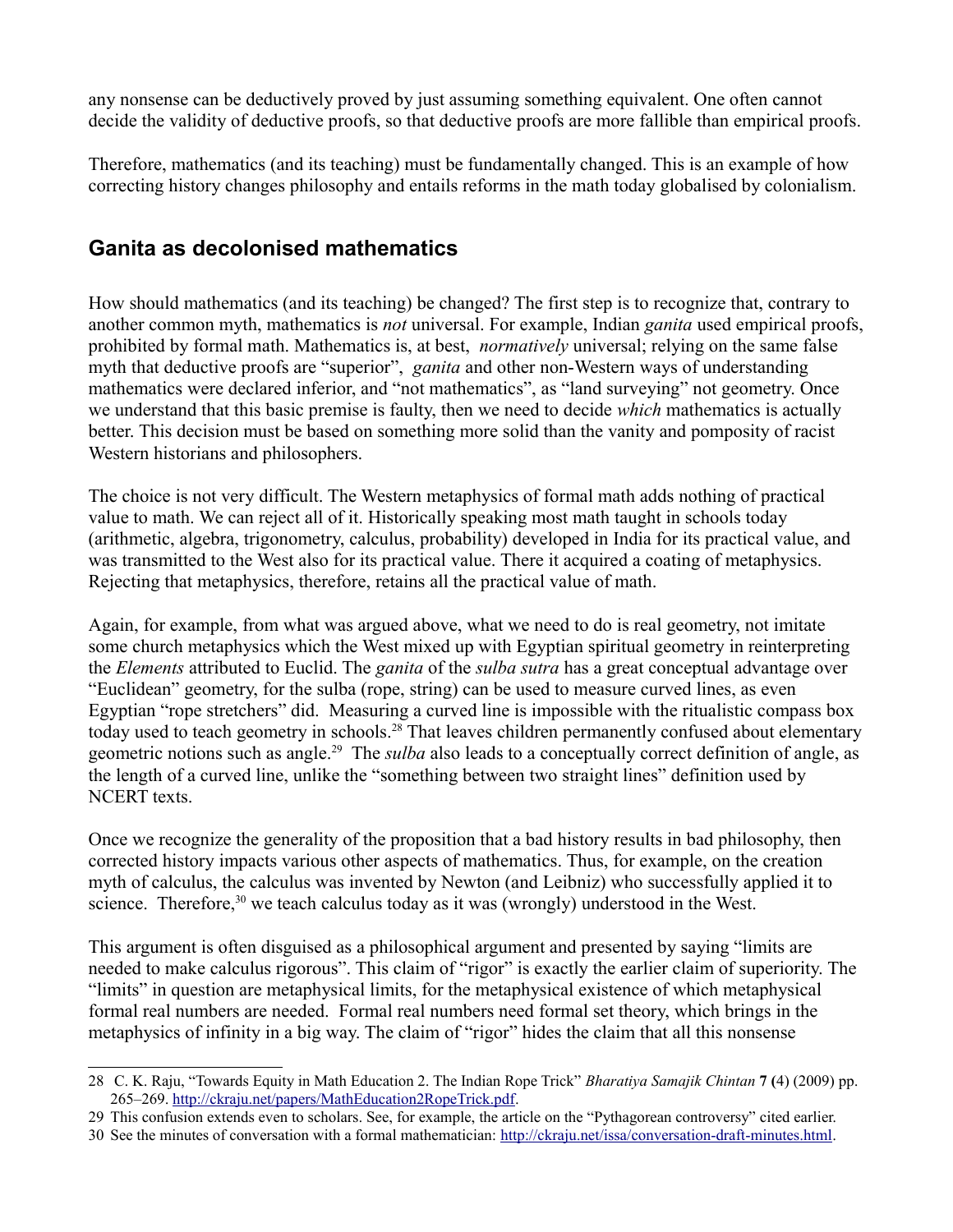metaphysics is "superior" (because it is linked to nonsense church dogmas of reason, and its theology of eternity).

A change in the history of calculus, therefore implies also a change in the teaching and practice of calculus. Now, apart from the myths of Euclid and Pythagoras, I long ago busted that Western creation myth of calculus.<sup>[31](#page-8-0)</sup> I first initiated a project with INSA and PHISPC in 1998 to establish that calculus developed in India and to find out exactly how it was transmitted to Europe. Contrary to some earlier attempts to locate the origin of the calculus in Bhaskara II or in the infinite series found in Kerala, I established that calculus developed in India with the  $5<sup>th</sup>$  c. Aryabhata's numerical calculation of sine values by solving difference equations using what is today called "Euler's" method. Refinements of Aryabhata's method of recursive computation later developed into the infinite series of his followers in Kerala. Some key new points have emerged, such as the use of non-Archimedean arithmetic to obtain limits by order counting.

Recall that Europeans were arithmetically challenged when Indian arithmetic first went to Europe in the  $10<sup>th</sup>$  c.; hence the foolish mistake made by the infallible pope Sylvester II in constructing an abacus for "Arabic numerals". In the  $16<sup>th</sup>$  c. backward Europeans had barely understood the basics of the decimal system. Hence, the more sophisticated aspects of the Indian calculus were beyond them, and were misunderstood for centuries by Westerners starting with Descartes and Newton.<sup>[32](#page-8-1)</sup> Descartes foolishly declared that the ratios of curved and straight lines were beyond the human mind. (He meant that the infinite series for  $\pi$  could not be summed.) Newton wrongly thought the problem could be solved by his confused fluxions.

So, we have to decide whether we should teach calculus as *ganita,* the way it developed in India, for its practical value, or its inferior understanding as formal mathematics, the way it was misunderstood in the West, together with oodles of metaphysics.

To reiterate, the metaphysics of formal math has NIL practical value (apart from glorifying the West). This is equally true of the calculus. Thus, today, to send a rocket to Mars we still use (slight improvements to) Aryabhata's method of numerically solving differential equations. Indeed, this is true for all practical applications which involve the use of computers. As pointed out earlier, computers cannot even manage Peano arithmetic: they obviously cannot manage formal real numbers. Even a single formal real number cannot be represented on a computer. Accordingly, if we teach calculus for its practical value, we should teach it as *ganita*, not as formal mathematics.

Unfortunately, the Western tendency to constantly falsify history dogs the matter even here. Just as calculus was plagiarised and misunderstood by Westerners, the calculus transmission thesis was plagiarised and misunderstood by the likes of George Joseph and Dennis Almeida who serially plagiarised my thesis right from the year 2000. Because these people are neither mathematicians nor historians familiar with primary sources, they are both mathematically and historically challenged, and have misunderstood my thesis, and produced an inferior copy. They slyly think calculus transmission is matter of glorifying the so-called Kerala school (actually the Aryabhata school in Kerala). Further, our

<span id="page-8-0"></span><sup>31</sup> C. K. Raju, *Cultural Foundations of Mathematics: the nature of mathematical proof and the transmission of calculus from India to Europe in the 16<sup>th</sup> c. CE*, Pearson Longman, 2007.

<span id="page-8-1"></span><sup>32</sup> See, for example, my MIT talk: Calculus: the real story. [abstract,](http://ckraju.net/papers/Calculus-story-abstract.html) [video,](https://youtu.be/IaodCGDjqzs) [presentation,](http://ckraju.net/papers/presentations/MIT.pdf) [blog.](http://ckraju.net/blog/?p=106) Or see, C. K Raju, "Eternity and Infinity: the Western misunderstanding of Indian mathematics and its consequences for science today." *American Philosophical Association Newsletter on Asian and Asian American Philosophers and Philosophies* **14**(2) (2015) pp. 27- 33. Draft at [http://ckraju.net/papers/Eternity-and-infinity.pdf.](http://ckraju.net/papers/Eternity-and-infinity.pdf)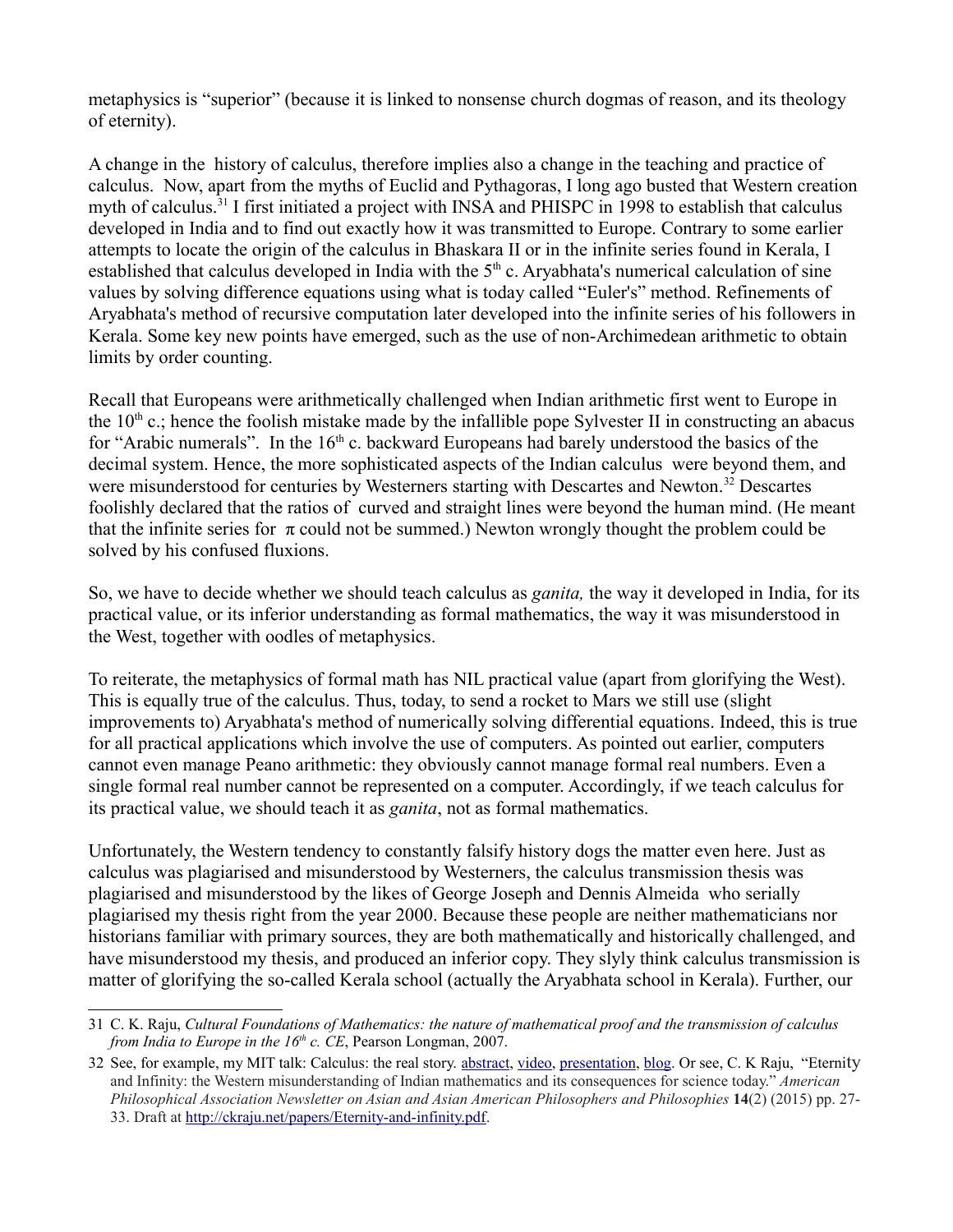ignorant journalists with their deep respect for the West, and distrust of Indians naturally tend to go along with anything coming from the West.

This is also in accord with the doctrine of Christian discovery, that only Christians can make discoveries. This vicious doctrine is at the heart of some of the more blatant manipulations of history to glorify Christians, as in Vasco da Gama's purported discovery of India, or Columbus' "discovery" of America, or Cook's "discovery" of Australia. The guiding principle for these historical manipulations is that non-Christians are sub-human and don't matter. This doctrine of Christian discovery has been confirmed by the US legal system, stating that the earlier inhabitants of the Americas lost their right to the land, upon being "discovered" by Christians. Where the pope encouraged such theft, as the epitome of morality, and the US legal system approved it, Western universities have extended it to intellectual theft: the permission to serially plagiarise my work has been granted by the Exeter and Manchester ethics committees, and Princeton University Press, through various devious tricks. It shows incidentally what kind of open fraud the Western history of science continues to be.

However, it is impossible to explain the proposed changes in teaching of math to the colonially miseducated. Because of colonial education most people are ignorant of the calculus, and most of the rest are ignorant of its philosophy. The handful who are left are usually coopted. There is no way to open the eyes of those educated into Western superstitions, since, apart from being ignorant, they foolishly trust only those who have fooled and exploited them: they have been taught from childhood to revere Newton, and look down on Indians. It seems they will die with their foolish superstitions, about mathematics and science, and future generations will howl with laughter.

I should add that going back to *ganita* is not just a theoretical recommendation. Actual pedagogical experiments have been performed and reported.<sup>[33](#page-9-0)</sup> The decolonised course on calculus as practical *ganita* ("calculus without limits"), built around the way calculus developed in India, has now been successfully tried on 8 groups in 5 universities in 3 countries. Some sophistication is needed to deal with the systematic but context dependent discarding or zeroing of small quantities. This is articulated by my philosophy of zeroism<sup>[34](#page-9-1)</sup> similar to the realistic philosophy of *sunyavada*. That denies as erroneous various idealistic notions, such as the notion of a point.

Finally, it should be clearly pointed out that all this is being done solely for practical reasons, and not on the grounds that calculus, for instance, developed in India. Practical reasons are far more universal than the church metaphysics underlying formal mathematics.

<span id="page-9-0"></span><sup>33</sup> "Teaching mathematics with a different philosophy. Part 1: Formal mathematics as biased metaphysics." *Science and Culture* **77** (7-8) (2011) pp. 274–279. [http://www.scienceandculture-isna.org/July-aug-2011/03%20C%20K](http://www.scienceandculture-isna.org/July-aug-2011/03%20C%20K%20Raju.pdf) [%20Raju.pdf,](http://www.scienceandculture-isna.org/July-aug-2011/03%20C%20K%20Raju.pdf) arxiv:1312.2099. Part 2: Calculus without limits", *Science and Culture* **77** (7-8) (2011) pp. 280–85. [http://www.scienceandculture-isna.org/July-aug-2011/04%20C%20K%20Raju2.pdf.](http://www.scienceandculture-isna.org/July-aug-2011/04%20C%20K%20Raju2.pdf) arxiv:1312.2100. Also, "Calculus without limits: report of an experiment", Proc. 2<sup>nd</sup> People's Education Congress, [http://ckraju.net/papers/calculus](http://ckraju.net/papers/calculus-without-limits-paper-2pce.pdf)[without-limits-paper-2pce.pdf.](http://ckraju.net/papers/calculus-without-limits-paper-2pce.pdf)

<span id="page-9-1"></span><sup>34</sup> For a quick account, see "Probability in Ancient India", chp. 37 in *Handbook of the Philosophy of Science*, vol 7. *Philosophy of Statistics*, ed, Dov M. Gabbay, Paul Thagard and John Woods. Elsevier, 2011, pp. 1175-1196. [http://www.ckraju.net/papers/Probability-in-Ancient-India.pdf.](http://www.ckraju.net/papers/Probability-in-Ancient-India.pdf) Also, "Zeroism", article to appear in the Springer Encyclopedia of Non-Western science, technology and medicine, 2016. Or, "Zeroism and calculus without limits", 4<sup>th</sup> Nalanda Dialogue, [http://ckraju.net/papers/Zeroism-and-calculus-without-limits.pdf.](http://ckraju.net/papers/Zeroism-and-calculus-without-limits.pdf)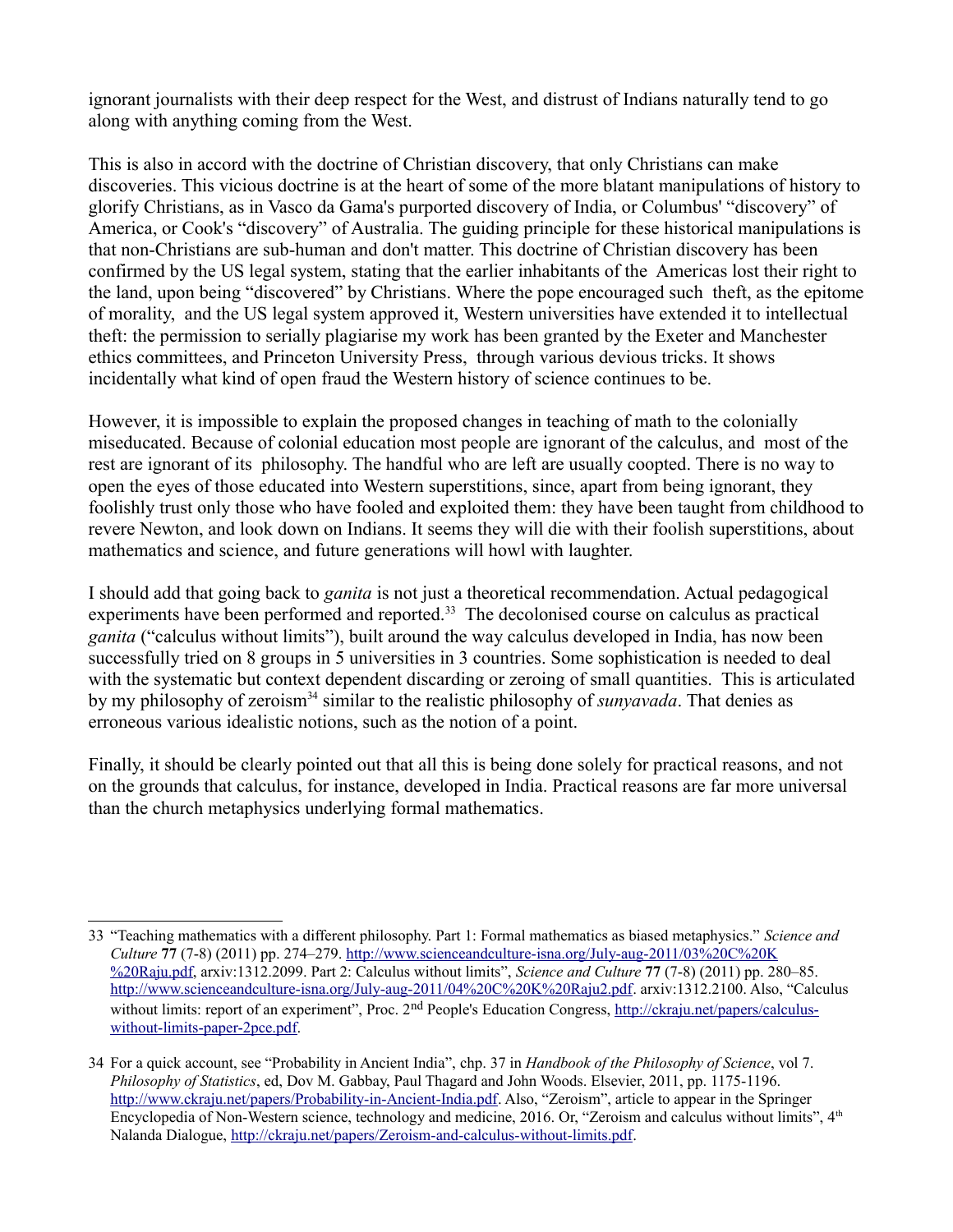### **Decolonised physics**

The Western conceptual misunderstanding of calculus also affects the applications of calculus to physics.

Thus, Newton believed in the Western superstition that mathematics contains eternal truths, hence must be perfect. (Recall that the belief in the eternal truths of mathematics comes from Egyptian spiritual mathematics as elucidated by Plato or Neoplatonists like Proclus. That mathematics was about arousing the soul, about using reason to direct the mind inwards on the same principles as that of yogic meditation. It was believed that mathematics is especially suited for this, since it contains eternal truths which arouse the eternal soul. The *Elements* was actually a religious book about this spiritual mathematics. However, that book was reinterpreted in support of church theology of reason, where reason became just a means to persuade others. The church cursed the Egyptian or "pagan" notion of soul, similar to the Indian notion of *atman*, because of its underlying belief in equity.<sup>[35](#page-10-0)</sup> Thus, mathematics became disconnected from the soul.) Though the church transformed mathematics, the belief in the eternal truths of mathematics just persisted in the bastardised mathematics of the church, and gave rise to the Western superstition that mathematics must be perfect. As Bishop Berkeley put it, in his arguments against Newton: "It is said, that the minutest Errors are not to be neglected in Mathematics". (Why not? If mathematics is done for its practical value, minute errors obviously do not matter.)

It was in this search for an imagined perfection that Newton made time metaphysical and his physics hence failed.<sup>[36](#page-10-1)</sup> Since Newtonian physics and Newtonian gravitation come as a package deal, it is necessary to modify Newtonian gravitation. If this is done with the above understanding it minimally results in a new theory of gravity, called retarded gravitation theory, which uses functional differential equations.[37](#page-10-2) There are many other corrections, such as a correction to Maxwell's equations to solve the problems of infinities with radiation damping.<sup>[38](#page-10-3)</sup> There is also the issue of differentiating discontinuities, as in shocks in real fluids like air or water, or shocks in general relativity.<sup>[39](#page-10-4)</sup>

Basically, these issues arise since the calculus was not properly understood by physicists. Functional differential equations arise just as coupled ordinary and partial differential equations,<sup>[40](#page-10-5)</sup> but were not understood or used because of difficulties with the calculus, $41$  which make it very hard to tackle this coupling in the older way of doing calculus.

<span id="page-10-6"></span>41 C. K. Raju, Functional differential equations.1: a new paradigm in physics", *Physics Education* (India), 29(3), July-Sep 2013, Article 1. [http://physedu.in/uploads/publication/11/200/29.3.1FDEs-in-physics-part-1.pdf.](http://physedu.in/uploads/publication/11/200/29.3.1FDEs-in-physics-part-1.pdf)

<span id="page-10-0"></span><sup>35</sup> C. K. Raju, "The curse on 'cyclic' time", *The Eleven Pictures of Time*, Sage, 2003, chp. 2.

<span id="page-10-1"></span><sup>36</sup> For the argument that Newtonian physics failed because of a conceptual error about time, see C. K. Raju, *Time: Towards a Consistent Theory*, Kluwer Academic, 1994.

<span id="page-10-2"></span><sup>37</sup> C. K. Raju, "Functional Differential Equations. 4: Retarded gravitation" *Physics Education* (India) **31**(2) April-June, 2015, [http://www.physedu.in/uploads/publication/19/309/1-Functional-differential-equations-4-Retarded-gravitation-](http://www.physedu.in/uploads/publication/19/309/1-Functional-differential-equations-4-Retarded-gravitation-(2).pdf) [\(2\).pdf.](http://www.physedu.in/uploads/publication/19/309/1-Functional-differential-equations-4-Retarded-gravitation-(2).pdf)

<span id="page-10-3"></span><sup>38</sup> C. K. Raju, "Functional differential equations. 3: Radiative damping" *Physics Education* (India), **30**(3), July-Sep 2014, Article 8. [http://www.physedu.in/uploads/publication/15/263/7.-Functional-differential-equations.pdf.](http://www.physedu.in/uploads/publication/15/263/7.-Functional-differential-equations.pdf)

<span id="page-10-4"></span><sup>39</sup> C. K. Raju, "Distributional matter tensors in relativity", *Proceedings of the Fifth Marcel Grossman meeting on General Relativity*, D. Blair and M. J. Buckingham (ed), R. Ruffini (series ed.), World Scientific, Singapore, 1989, pp. 421–23. arxiv: 0804.1998.

<span id="page-10-5"></span><sup>40</sup> C. K. Raju, "Functional differential equations 2: The classical hydrogen atom", *Physics Education* (India), 29(3), July-Sep 2013, Article 2. [http://physedu.in/uploads/publication/11/201/29.3.2FDEs-in-physics-part-2.pdf.](http://physedu.in/uploads/publication/11/201/29.3.2FDEs-in-physics-part-2.pdf)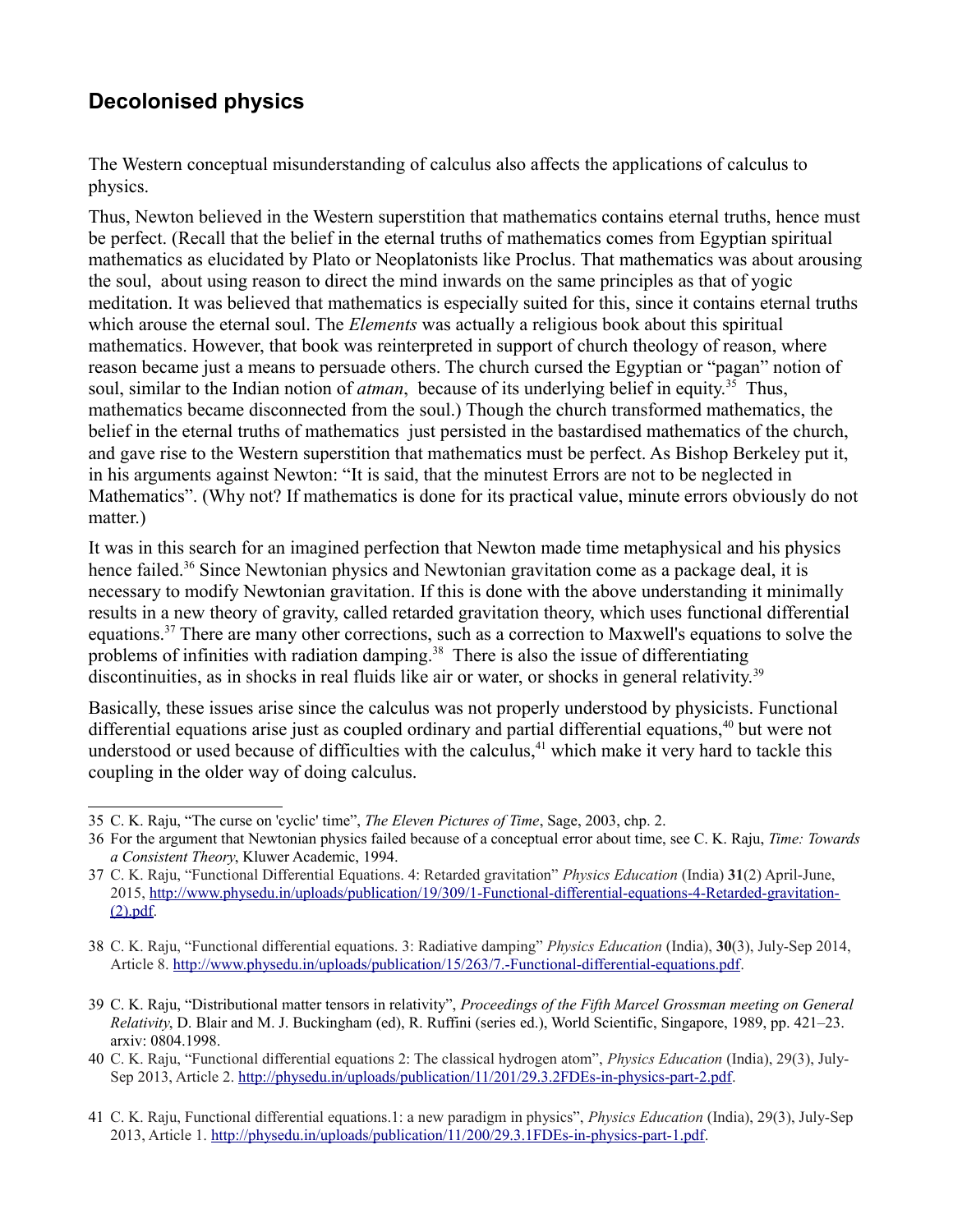As such, together with the new way of teaching calculus, we need to teach physics in a new way using functional differential equations. This has many other advantages, since it escapes from other traps of church theology. $42$ 

### **Statistics for social scientists**

Another decolonised course which was framed but not actually tried out concerns statistics. Not only calculus, but also probability developed in India.[43](#page-11-1) Not only calculus but also probability was misunderstood in the West. The clear sign of that is that there is not even a good definition of probability today.

Probability is metaphysically regarded as the limit of relative frequency as the number of trials becomes infinite. As this definition suggests, we can never find out what the probability of an event is for we would have to wait for an infinite amount of time. For practical purposes this does not matter: it suffices to know relative frequency, since that provides a good practical estimate of the probability.

However, there is a further problem. The attempt to apply limits is obviously an attempt to imitate the metaphysical techniques of the calculus. However, limits, even in the inferior way of the Western calculus, do not apply to probability. The best one can say about the "law of large numbers", based on the measure-theoretic understanding of probability, is that probability is the probabilistic limit (limit in measure) of relative frequency. This is obviously circular.

Thus, defining probability as measure confounds issues. Further, bringing in the Lebesgue measure and integral involves a whole lot of metaphysical complexities which are thoroughly useless from a practical perspective. This is particularly irritating for social scientists who would like to make use of the quantification of risk without all those complexities. It creates the grounds for the large scale manipulation of statistics by the pharmaceuticals and hospitals industry.

The course on statistics for social science was designed with this in mind. It should help people to understand how they are being fooled. It is also planned to use open source computer software, PPSS, instead of SPSS. However, this course has yet to be tried out in actual pedagogical experiments.

### **Conclusions**

The colonial education system, deriving from church education, implanted ignorance and superstitions. It indoctrinates young minds. Hence it is essential to change it. Some key superstitions of the colonised mind concern mathematics and science. Hence, it is important to change that teaching.

Decolonisation involves getting rid of various Western superstitions. This process is as difficult as unindoctrinating missionaries, because the colonised mind is ignorant of the mathematics and science it believes in, and has been taught to trust only the West and to distrust everyone else. Hence, it proceeds on blind faith in the West, and distrusts critics. The best way would be to abandon the colonised mind, and focus on the next generation. However, even this is rendered difficult by the fact

<span id="page-11-0"></span><sup>42</sup> "Functional Differential Equations. 5: Time travel and life, Physics Education (India) 31(4) Oct-Dec, 2015. [http://www.physedu.in/uploads/publication/21/344/1.-Functional-differential-equations-5-Time-travel-and-life.pdf.](http://www.physedu.in/uploads/publication/21/344/1.-Functional-differential-equations-5-Time-travel-and-life.pdf)

<span id="page-11-1"></span><sup>43</sup> "Probability in Ancient India", chp. 37 in *Handbook of the Philosophy of Science*, vol 7. *Philosophy of Statistics*, ed, Dov M. Gabbay, Paul Thagard and John Woods. Elsevier, 2011, pp. 1175-1196. [http://www.ckraju.net/papers/Probability-in-Ancient-India.pdf.](http://www.ckraju.net/papers/Probability-in-Ancient-India.pdf)